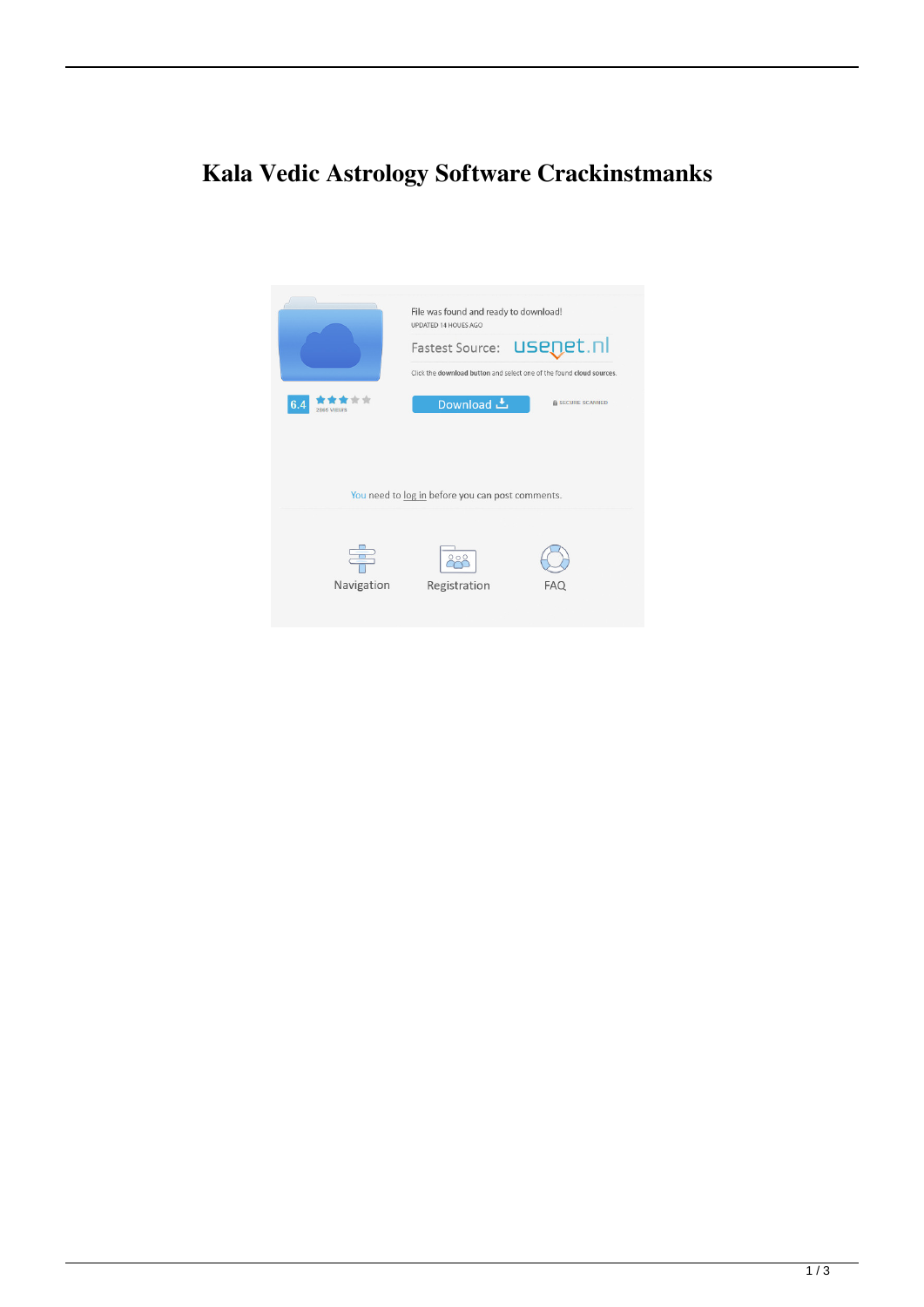INSTMANKS - Automatically Detects Your Windows System And Installs Your Favorite Applications.(39 pages) R. Rogers (illustrations) and Irene Lewis/Idols Copyright info: [link] This is the first time I've made a comic! The characters are from the classic anime, and I think it's interesting that I'm drawing them and I wrote the story and am drawing them. I can draw the characters from this anime because I've watched every episode a dozen times, and this time I was able to really put some thought into the story. So I'm quite excited to present this comic to the world! This comic is obviously made for a more advanced audience, and it took me a good amount of time to work on this, so I hope you enjoy it as well! I am a long-time comic-reader, I find it to be a great way to express my emotions in an interesting way. I draw a lot of science fiction, fantasy, and comics, and I'm looking forward to more work in these genres in the future!The present invention relates generally to monitoring of contact centers and more particularly to a system and method for monitoring active agent performance. A contact center is the operational center of a telecommunication service or a communications company. A contact center is typically utilized by a service provider to handle incoming and outgoing calls for a variety of purposes, including receiving phone calls from customers or prospective customers, collecting information and/or data for marketing purposes, facilitating intra-company and inter-company communications, and answering inquiries and other communications from customers, prospective customers or other third parties. A contact center can be deployed to support business operation, product demonstration or service marketing. The quality and effectiveness of the performance of a contact center can have a significant impact on the profitability of the contact center as well as on the success of the service provider's products and services. Many contact centers utilize automated systems to facilitate call routing, handling, and other operations performed by the contact center. For example, an automated system can gather information from customers in order to facilitate call routing to the appropriate agent. Such an automated system can monitor the effectiveness of the performance of an agent. An automated system can also make suggestions to agents about possible customer issues to help agents deliver superior customer service. In addition, an automated system can monitor the performance of the entire contact center to identify locations of potential improvements. A contact center includes a number of active agents that each handle a portion of the number of incoming and/